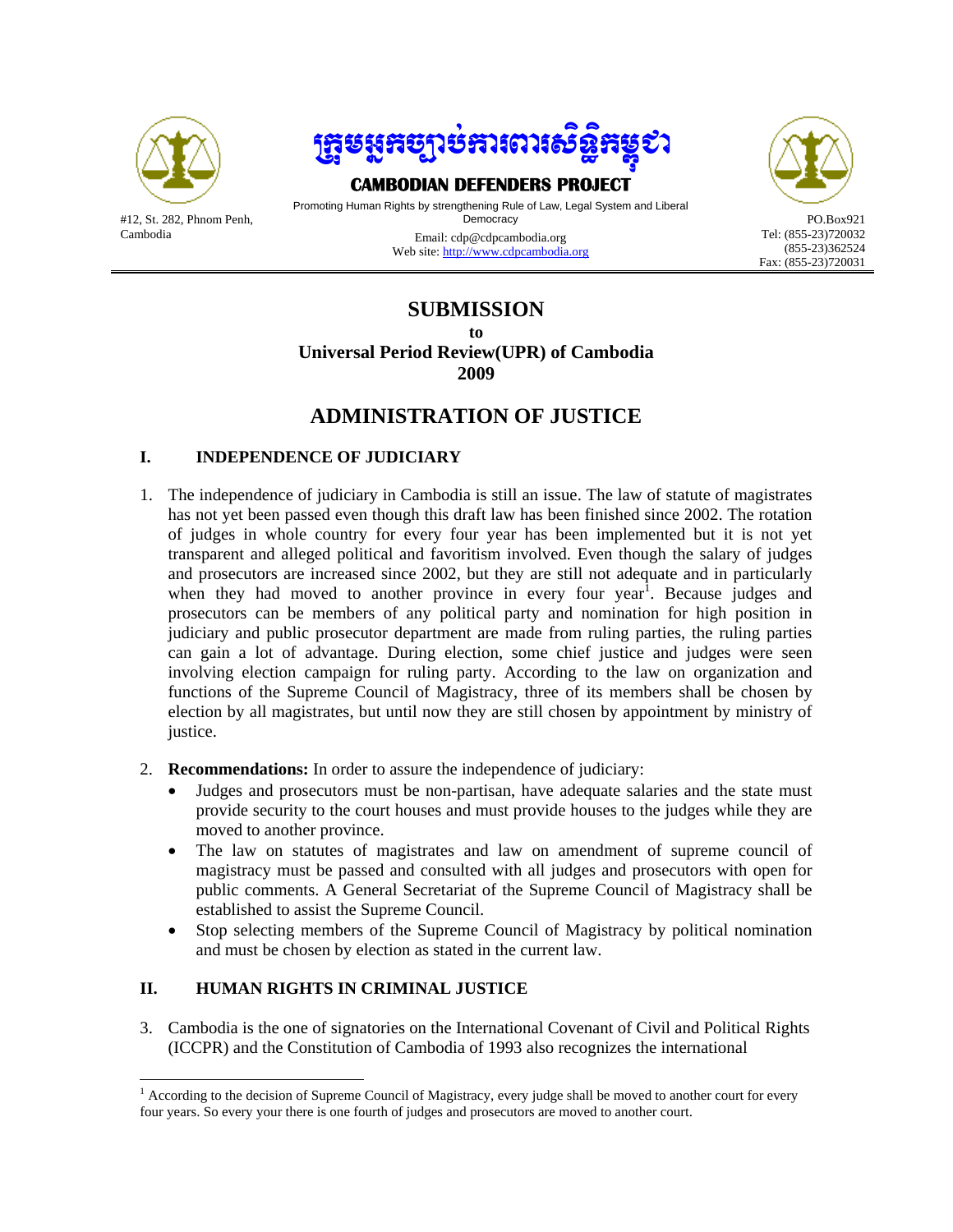instruments on Human Rights<sup>2</sup>. There for the rights of the accused and of the victims stated in the ICCPR must be protected in domestic laws of Cambodia.

#### **a. Right to Counsel**

- 4. In general the right to counsel is not yet well understood in Cambodian criminal justice system. According to the law on bar statute<sup>3</sup>, the state gives the burden of providing legal assistance to the poor to the poor bar association which is an association of private lawyers and are not funded by the government. Prime Minister contributed some money from his own pocket to the Bar Association in last couple years but it was not on behalf of the state. However, there
- 5. According to the Criminal Procedure Code<sup>4</sup>, the accused cannot access to his or her lawyer within 24 hours. In practice, no accused can access to his or her lawyer during the accused is in police custody. In Criminal Procedure Code, there is no provision permitting the criminal accused to have his or her lawyer present during his or her interrogation by police. Therefore, the accused has no right to have lawyer present during his or her interrogation.
- 6. For felony cases and juvenile cases only, the court has obligation to assign a lawyer for the accused during trial, so, most of misdemeanor cases were tried without defense lawyer. However, the court has no money to pay for lawyer fee. Mostly, they depend on legal aid NGOs if the accused are really poor people and it has obligation to appoint a lawyer for the accused.
- 7. Most prisons do not have any room for the lawyer and his or her client to be able to meet in private to ensure the confidentiality. In most cases, the prison guard is always nearby or in the room with the lawyer and prisoner.
- 8. **Recommendations:** In order to ensure the right to counsel for any criminal accused:
	- The state should have legal aid budget so that the court can find a defense lawyer for the criminal accused.
	- The Criminal Procedure Code shall be amended and the following points shall be included:
		- o Every criminal accused shall be able to access to lawyer immediately after arrest.
		- o Miranda rule shall be applied during interrogation.
		- o The practice of recognizing attorney power through appointment by the court shall be stopped. Police and court must respect the right of the accused to choose legal counsel by his or her own.
	- The prison shall provide private room for lawyer to meet his or her client and the prison shall ensure for their private meeting.

#### **b. Pre-trial Detention and Pre-trial Release**

9. Criminal Procedure Code<sup>5</sup> states that in principle the suspect shall be free except only in special cases that the suspect may be under pretrial detention and there must not be pre-trial detention if the imprisonment shall be under one year<sup>6</sup>. But in general practice, all accused or criminally alleged were detained by the court. The meaning of imprisonment under one year is not clear because many offenses have more than one year imprisonment for maximum period. The Investigation Judges in Cambodia have both roles in conducting further

 $\overline{\phantom{a}}$ 

<sup>2</sup> Article 31 of the Constitution of Kingdom of Cambodia.

Article 29 on budget for the legal service for the poor of Law on Bar Statute 1995. 4

Article 98 on legal counsel during arrest of Criminal Procedure Code 2007.

<sup>&</sup>lt;sup>5</sup> Article 203 on Principles of Temporary Detention of Criminal Procedure Code 2007.

Arciel 204 on Case of Temporary Detention of Criminal Procedure Code 2007.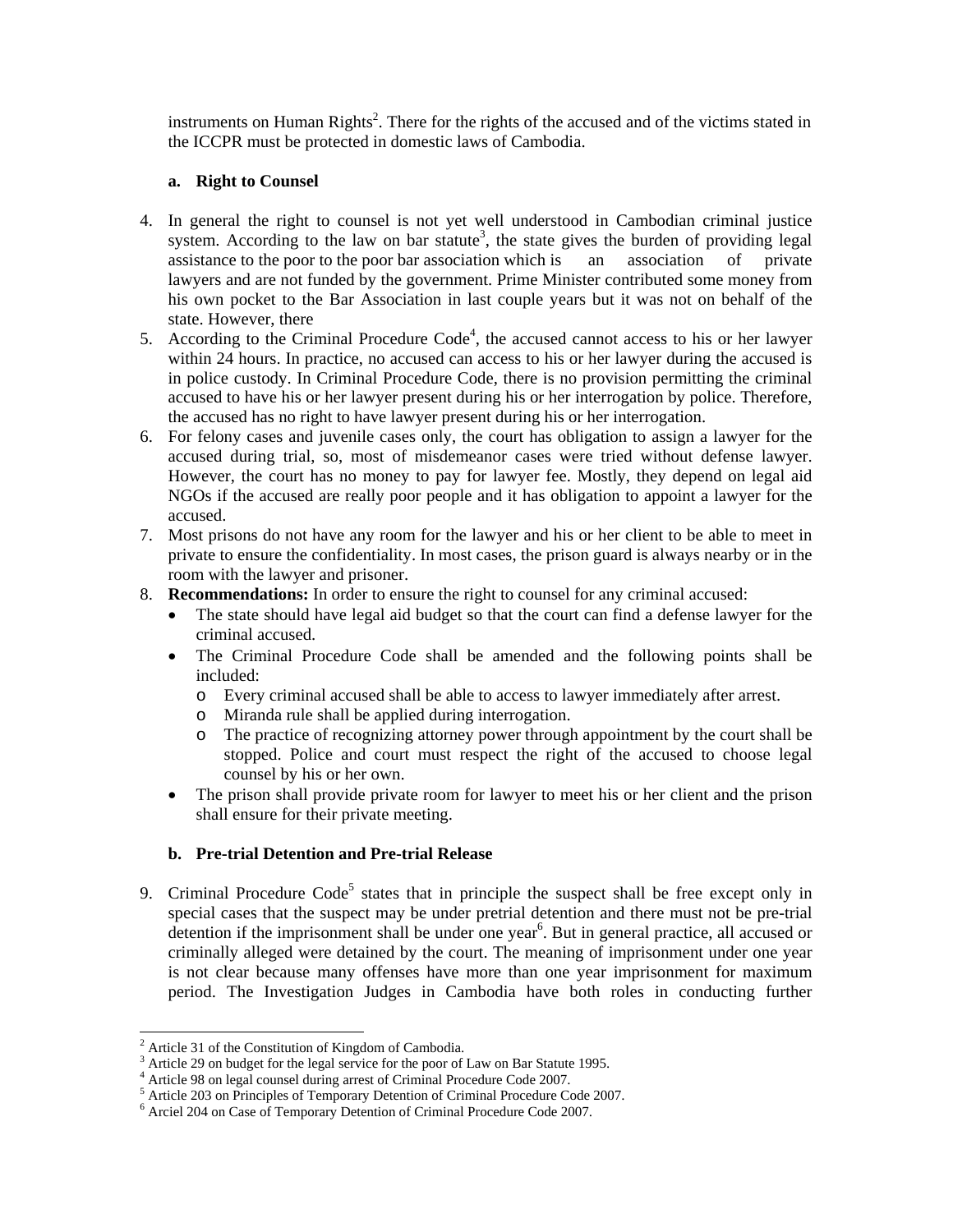investigation after police and deciding for pre-trial detention or release. These both conflict roles cause automatic detention after the court has received any criminal complaint even without any clear evidence.

- 10. Cambodian system has no preliminary hearing. The accused is brought by police before investigation judge without accessing to any defense lawyer. In many cases, the accused were detained by investigation judge after they appeared to the court according to the invitation for inquiry by the investigation judge. Even though according to the criminal procedure code<sup>7</sup>, the pretrial detention can be used only for felony case and the cases to be able imprisoned at least one year, but most cases were charged higher crime and the investigation judge decided to detain the suspect based on the charge made by police or by complaint of the civil plaintiff without considering the evidence.
- 11. Before 2007, according to UNTAC law and old SOC law<sup>8</sup>, the pre-trial detention cannot be longer than six months, but according the new criminal procedure code, the court can detain the suspect 18 months for felony cases. The problem is that police and investigation judge like to charge the suspect on felony so that they can keep them in jail for pre-trial detention longer than six months.
- 12. After the Iron Fist Operation declared by the Prime Minister, the judge tried to deny request for bail or pre-trial release as much as they can in order to alleging by government on irregularities.
- 13. **Recommendations:** The Criminal Procedure Code of 2007 shall be amended and the following points shall be included:
	- Bail/pre-trial release or detention shall be done by a hearing before both prosecutor and defense lawyer. In this session, the accused shall have lawyer which at least legal aid lawyer or public defender assigned by the court or chosen by the accused. This hearing shall be done during first appearance or later.
	- Judge for bail or pre-trial hearing must be incompatible with Investigation Judge.
	- The article 204 of the Criminal Procedure Code shall be amended by stating clearly that there is no pre-trial detention for any crimes having minimum period of punishment less than one year imprisonment.

#### **c. Right to Appeal**

 $\overline{\phantom{a}}$ 

- 14. In Cambodian criminal system, there are one appeal court and one supreme court. At present, any party who does not agree with court's judgment can appeal to the higher court. However, in some cases, the appellant decides to withdraw his or her appeal complaint because otherwise he or she will be in jail over imprisonment term stated in the sentence. It is because during the appeal process, in particular in the Appeal Court, the criminal procedure code does not limit time for hearing for the Appeal Court.
- 15. In one case in Battambang, a suspect was arrested on charge of murder. He shot a family caused a woman and her husband wounded and their son to death. But he blamed that the woman was accomplish with him to kill her husband and then the woman was arrested based on his accusation. In court he denied his accusation and confessed that he blamed her because he was angry with her and the provincial court found her not guilty. But this case was appealed by the prosecutor so she was still kept in jail waiting for appeal hearing. The law states that the suspect shall continue being in jail if she or he has been in pre-trial detention and if any party appeals. In court of appeal, she was found not guilty again. However, she

Article 204 on Temporary Detention of Criminal Procedure Code 2007.

<sup>&</sup>lt;sup>8</sup> SOC is an acronym of State of Cambodia and it means the criminal procedure code passed by State of Cambodia. This law was passed in 1993 and now it has been replaced by new criminal procedure code of 2007.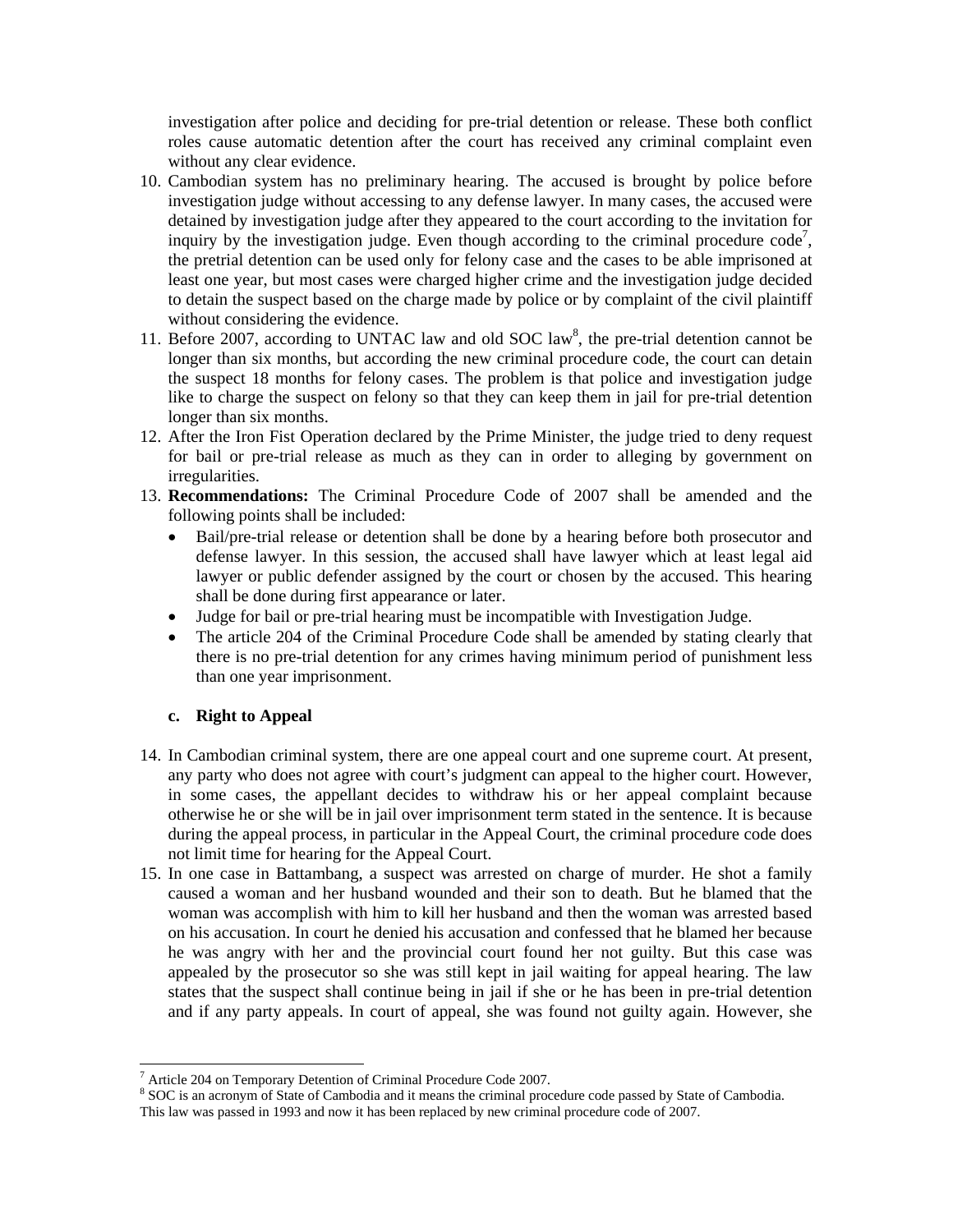was in jail for two years and half and had a baby in jail only waiting for final judgment and two levels of courts found her not guilty.

- 16. In another case, three men were convicted on robbery and sentenced three years each. One of them who stated that he was innocent had filed an appeal and others plead guilty. The two men who did not appeal were released on parole after two years serving the sentence. The man who filed the appeal to find justice still continued being in jail waiting for calling for trial by the court of appeal. At last, he decided to drop his appeal after he had been in jail for three years, because he would be in jail more than his sentence if he did not drop the appeal. Even though he can fine an appeal but the court procedure still violates his right to appeal and he lost his right to be on parole.
- 17. **Recommendations:** The Criminal Procedure Code of 2007 shall be amended and the following points shall be included:
	- The accused must be released immediately when he or she found not guilty or pretrial release.
	- The prosecutor must not have power to appeal against judgment on bail or pre-trial release.
	- The time period for appeal hearing must stated in the law. Within at most 6 months, the court of appeal must open trial.
	- The number of court of appeal shall be increased of at least two other regional court of appeal<sup>9</sup>.

#### **d. Right to Free from Torture**

18. Cambodia is one of the countries who signs on Convention Against Torture. After a number of cases of death of prisoners in jail were brought to the court and even though those cases were not success, the serious physical tortures have been reduced. There are still some physical tortures happened but less serious than before. However, the mental torture is not perceived as torture and police still perceives that it is a legal use for obtain confession.

#### 19. **Recommendation:**

 $\overline{\phantom{a}}$ 

- The crimes relating to torture must be included in draft of Penal Code.
- Miranda rule and the presence of defense lawyer during interrogation made by police can reduce torture.
- The capacity building and the prison management reform must be needed.

#### **e. Right to Confront Witness**

- 20. At presence, many trials were done without presence of witnesses. The trial judges mostly based their judgment on the written statement of witnesses made by Investigation Judge or police by asking the court clerk read them in trial. Therefore, the defense counsel cannot challenge or cross-examine those witnesses. The trial judges may base on provisions in criminal procedure code stating that any statements made by judicial police (including the investigation judges) shall be presumed truthfulness until there is any contradictory evidence<sup>10</sup>. On another hand, the trial judge may pre-judge based only those statements are endorsed by the Investigation Judge. I said "endorse" because most statements are done by the clerk only and the investigation judge is the one who legalizes it by endorsing the statement.
- 21. **Recommendations:** The Criminal Procedure Code of 2007 shall be amended and the following points shall be included:

 $9$  This recommendation is also seen in strategies of legal and judicial reform of government, but it has not yet been implemented.

<sup>&</sup>lt;sup>10</sup> Article 118 on Power of Weighting Evidence of Trial Judge of the Criminal Procedure Code 2007.